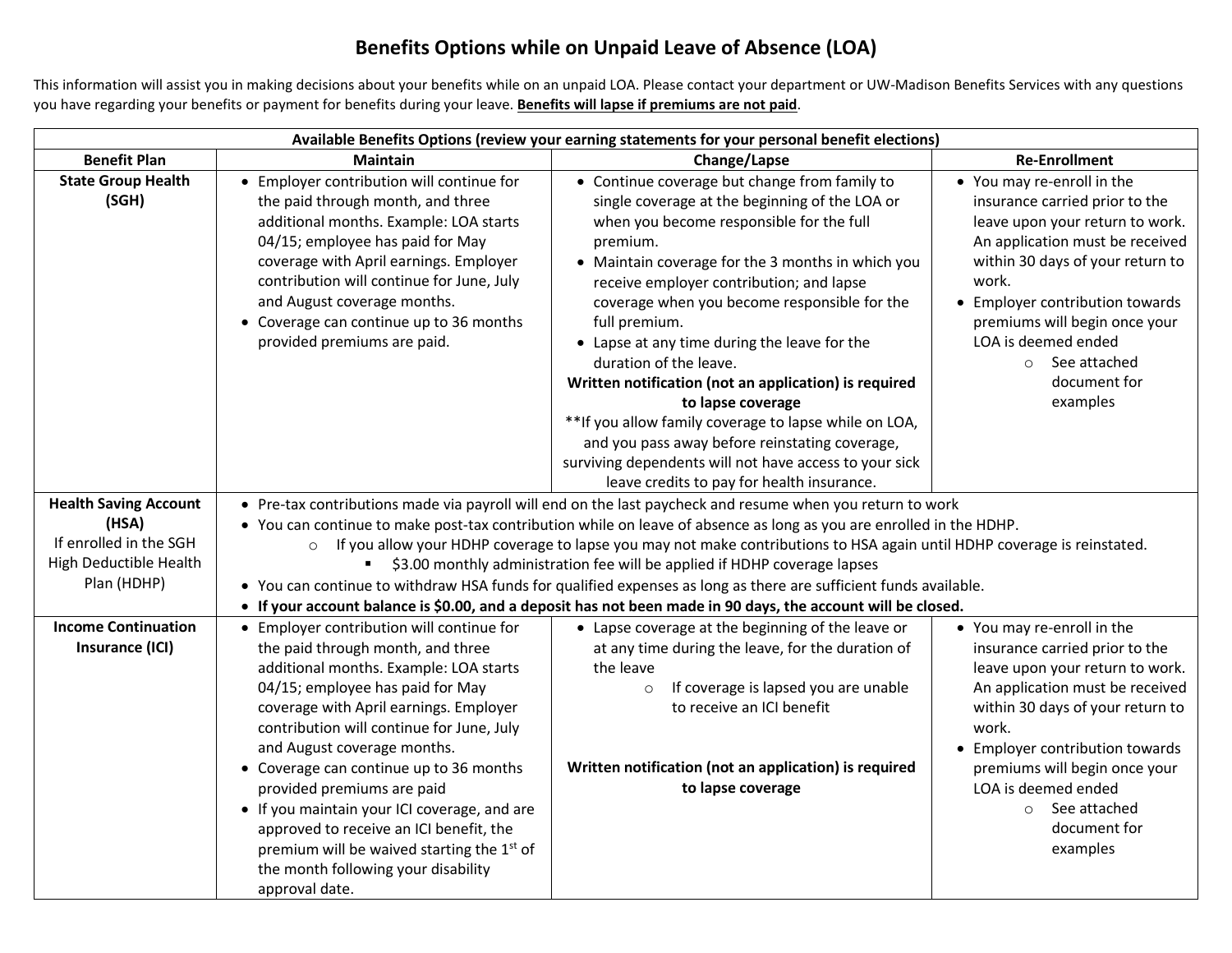| Available Benefits Options (review your earning statements for your personal benefit elections)                                              |                                                                                                                                                                                                                                                                                                                                                                                                                                                                                                                                                                                                                                                                                                                                                                                                                                                                                                                                                                                                                                                                                                                                                                                                                                                                                                                                                                                                                                                       |                                                                                                                                                                                                                                                                                                          |                                                                                                                                                                                                                                                                                                                                   |  |  |  |
|----------------------------------------------------------------------------------------------------------------------------------------------|-------------------------------------------------------------------------------------------------------------------------------------------------------------------------------------------------------------------------------------------------------------------------------------------------------------------------------------------------------------------------------------------------------------------------------------------------------------------------------------------------------------------------------------------------------------------------------------------------------------------------------------------------------------------------------------------------------------------------------------------------------------------------------------------------------------------------------------------------------------------------------------------------------------------------------------------------------------------------------------------------------------------------------------------------------------------------------------------------------------------------------------------------------------------------------------------------------------------------------------------------------------------------------------------------------------------------------------------------------------------------------------------------------------------------------------------------------|----------------------------------------------------------------------------------------------------------------------------------------------------------------------------------------------------------------------------------------------------------------------------------------------------------|-----------------------------------------------------------------------------------------------------------------------------------------------------------------------------------------------------------------------------------------------------------------------------------------------------------------------------------|--|--|--|
| <b>Benefit Plan</b>                                                                                                                          | <b>Maintain</b>                                                                                                                                                                                                                                                                                                                                                                                                                                                                                                                                                                                                                                                                                                                                                                                                                                                                                                                                                                                                                                                                                                                                                                                                                                                                                                                                                                                                                                       | Change/Lapse                                                                                                                                                                                                                                                                                             | <b>Re-Enrollment</b>                                                                                                                                                                                                                                                                                                              |  |  |  |
| <b>State Group Life</b><br>Insurance<br>(SGL)                                                                                                | • Employer contribution will continue for<br>the paid through month, and three<br>additional months. Example: LOA starts<br>04/15; employee has paid for May<br>coverage with April earnings. Employer<br>contribution will continue for June, July<br>and August coverage months.<br>• If you maintain your SGL coverage, and are<br>approved to receive an ICI benefit, the<br>premium will be waived starting the 1st of<br>the month following your disability<br>approval date.                                                                                                                                                                                                                                                                                                                                                                                                                                                                                                                                                                                                                                                                                                                                                                                                                                                                                                                                                                  | • Lapse coverage at the beginning of the leave or at<br>any time during the leave, for the duration of the<br>leave<br>Written notification (not an application) is required to<br>lapse coverage                                                                                                        | • You may re-enroll in the<br>insurance carried prior to the<br>leave upon your return to<br>work. An application must be<br>received within 30 days of your<br>return to work.<br>• Employer contribution towards<br>premiums will begin once your<br>LOA is deemed ended<br>See attached<br>$\circ$<br>document for<br>examples |  |  |  |
| <b>Flexible Spending</b><br><b>Account</b><br>(FSA)<br>$\bullet$                                                                             | <b>Health Care FSA/Limited Purpose FSA</b><br>• Pre-tax contributions made via payroll will end on the last paycheck and resume when you return to<br>work. Contribution amount will be recalculated for the remaining payrolls in the calendar year.<br>• You may continue to incur expenses through the end of the plan year if full annual pledge is met by<br>contributing remaining annual amount on last paycheck(s).<br>• If annual pledge is not met, expenses can only be incurred through the month in which the last FSA<br>contribution was made. You may submit claims until the end of the regular claims submission period<br>(i.e., 90 days after plan year ends)<br>• In some cases, you may be eligible to change your annual election by submitting a Change of Election<br>Form within 30 days of the start of your LOA. You cannot decrease annual election to less than what<br>has already been contributed.<br>Dependent Care FSA<br>• Pre-tax contributions made via payroll will end on the last paycheck and resume when you return to<br>work.<br>• You may either:<br>Contribute remainder of annual pledge on last paychecks(s)<br>$\circ$<br>Let contributions end when LOA begins<br>$\circ$<br>• You can continue to request reimbursement for eligible expenses until account is exhausted or until<br>the end of the plan year, whichever comes first, even if the full annual amount has not been<br>contributed. |                                                                                                                                                                                                                                                                                                          | • Change of election form can<br>be submitted within 30 days<br>of your return to work.<br>Contribution amount will be<br>recalculated for the remaining<br>payrolls in the calendar year.                                                                                                                                        |  |  |  |
| <b>Delta Dental</b><br><b>VSP Vision</b><br><b>UW Employees</b><br>Inc. Life<br>Individual &<br>Family Life**<br>Securian<br><b>Accident</b> | Maintain your current plan and<br>coverage level.<br>Coverage can continue for up to 36<br>months provided premiums are paid.                                                                                                                                                                                                                                                                                                                                                                                                                                                                                                                                                                                                                                                                                                                                                                                                                                                                                                                                                                                                                                                                                                                                                                                                                                                                                                                         | Lapse coverage at the beginning of the leave<br>or at any time during the leave, for the<br>duration of the leave<br>Written notification (not an application) is required to<br>lapse coverage<br>**If coverage is maintained, a premium waiver may<br>be requested if eligibility requirements are met | • You may re-enroll in the<br>insurance carried prior to the<br>leave upon your return to<br>work. An application must be<br>received within 30 days of your<br>return to work.                                                                                                                                                   |  |  |  |